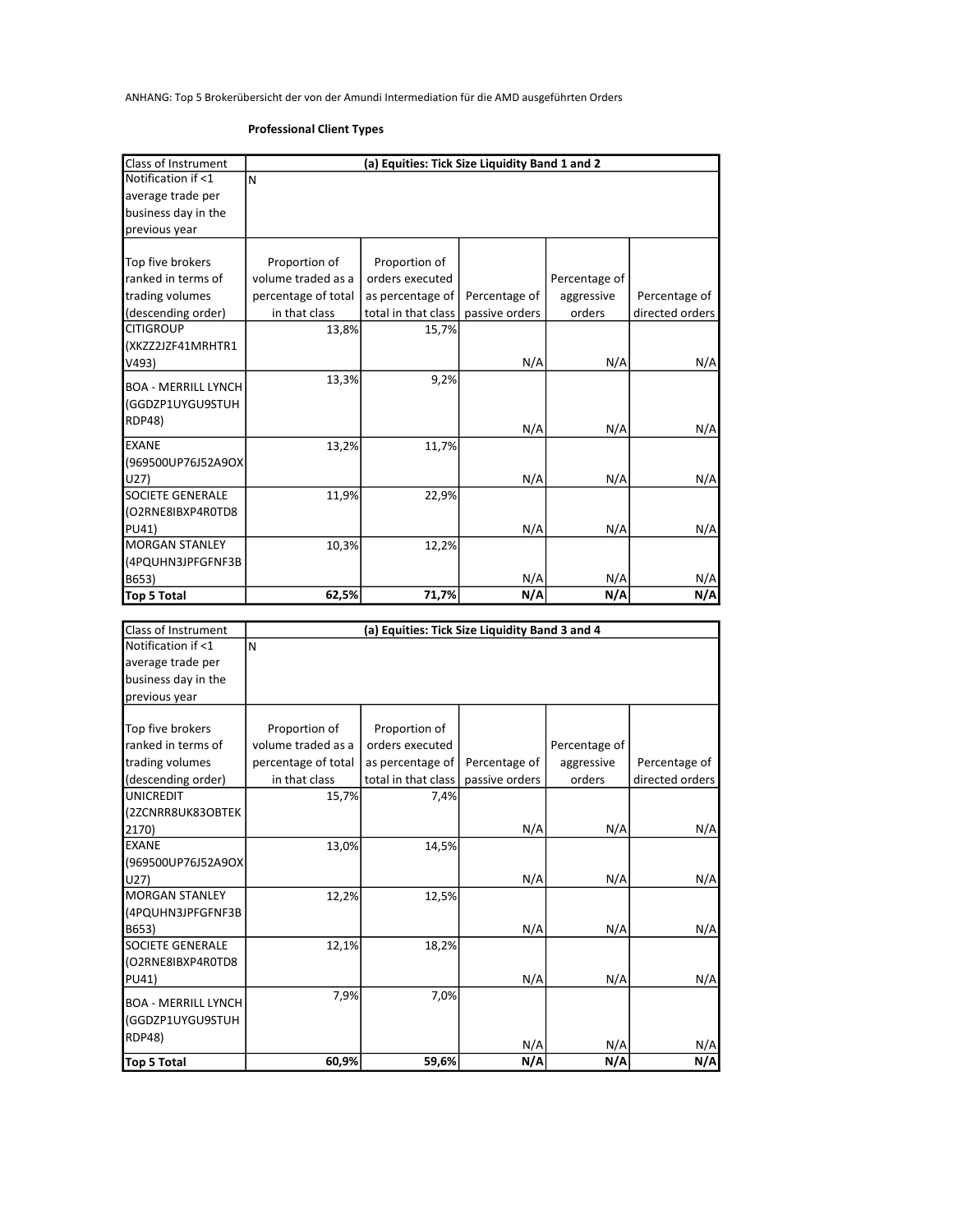| Class of Instrument        |                     | (a) Equities: Tick Size Liquidity Band 5 and 6 |                              |               |                 |
|----------------------------|---------------------|------------------------------------------------|------------------------------|---------------|-----------------|
| Notification if <1         | N                   |                                                |                              |               |                 |
| average trade per          |                     |                                                |                              |               |                 |
| business day in the        |                     |                                                |                              |               |                 |
| previous year              |                     |                                                |                              |               |                 |
|                            |                     |                                                |                              |               |                 |
| Top five brokers           | Proportion of       | Proportion of                                  |                              |               |                 |
| ranked in terms of         | volume traded as a  | orders executed                                |                              | Percentage of |                 |
| trading volumes            | percentage of total | as percentage of                               | Percentage of                | aggressive    | Percentage of   |
| (descending order)         | in that class       | total in that class                            | passive orders               | orders        | directed orders |
| <b>CITIGROUP</b>           | 14,5%               | 15,4%                                          |                              |               |                 |
| (XKZZ2JZF41MRHTR1          |                     |                                                |                              |               |                 |
| V493)                      |                     |                                                | N/A                          | N/A           | N/A             |
| <b>SOCIETE GENERALE</b>    | 13,6%               | 20,6%                                          |                              |               |                 |
| (O2RNE8IBXP4R0TD8          |                     |                                                |                              |               |                 |
| PU41)                      |                     |                                                | N/A                          | N/A           | N/A             |
| <b>BOA - MERRILL LYNCH</b> | 12,6%               | 9,0%                                           |                              |               |                 |
| (GGDZP1UYGU9STUH           |                     |                                                |                              |               |                 |
| <b>RDP48)</b>              |                     |                                                |                              |               |                 |
|                            |                     |                                                | N/A                          | N/A           | N/A             |
| <b>EXANE</b>               | 11,0%               | 11,9%                                          |                              |               |                 |
| (969500UP76J52A9OX         |                     |                                                |                              |               |                 |
| U27)                       |                     |                                                | N/A                          | N/A           | N/A             |
| <b>MORGAN STANLEY</b>      | 10,5%               | 12,8%                                          |                              |               |                 |
| (4PQUHN3JPFGFNF3B          |                     |                                                |                              |               |                 |
| B653)                      |                     |                                                | N/A                          | N/A           | N/A             |
| Top 5 Total                | 62,2%               | 69,7%                                          | N/A                          | N/A           | N/A             |
|                            |                     |                                                |                              |               |                 |
| Class of Instrument        |                     |                                                | (b) Debt Instruments (Bonds) |               |                 |
| Notification if <1         | N                   |                                                |                              |               |                 |
| average trade per          |                     |                                                |                              |               |                 |
| business day in the        |                     |                                                |                              |               |                 |
| previous year              |                     |                                                |                              |               |                 |
|                            |                     |                                                |                              |               |                 |
| Top five brokers           | Proportion of       | Proportion of                                  |                              |               |                 |
| ranked in terms of         | volume traded as a  | orders executed                                |                              | Percentage of |                 |
| trading volumes            | percentage of total | as percentage of                               | Percentage of                | aggressive    | Percentage of   |
| (descending order)         | in that class       | total in that class                            | passive orders               | orders        | directed orders |
| TradeWeb EU B.V.           | 38,5%               | 45,8%                                          |                              |               |                 |
| (549300MII67ES5YBJ         |                     |                                                |                              |               |                 |
| H61)                       |                     |                                                | N/A                          | N/A           | N/A             |

24,9% 7,1%

5,5% 12,6%

3,8% 7,0%

2,1% 1,5%

Top 5 Total 74,8% 74,0%

N/A N/A N/A

 $N/A$   $N/A$   $N/A$ 

 $N/A$   $N/A$   $N/A$ 

 $N/A$   $N/A$   $N/A$   $N/A$   $N/A$ 

Bloomberg Trading Facility BV (BTFE)

TradeWeb Europe Ltd (2138001WXZQOPMP

(MBNUM2BPBDO7JBL

MarketAxess NL B.V.(MANL)

A3D50)

**Citigroup** 

YG310)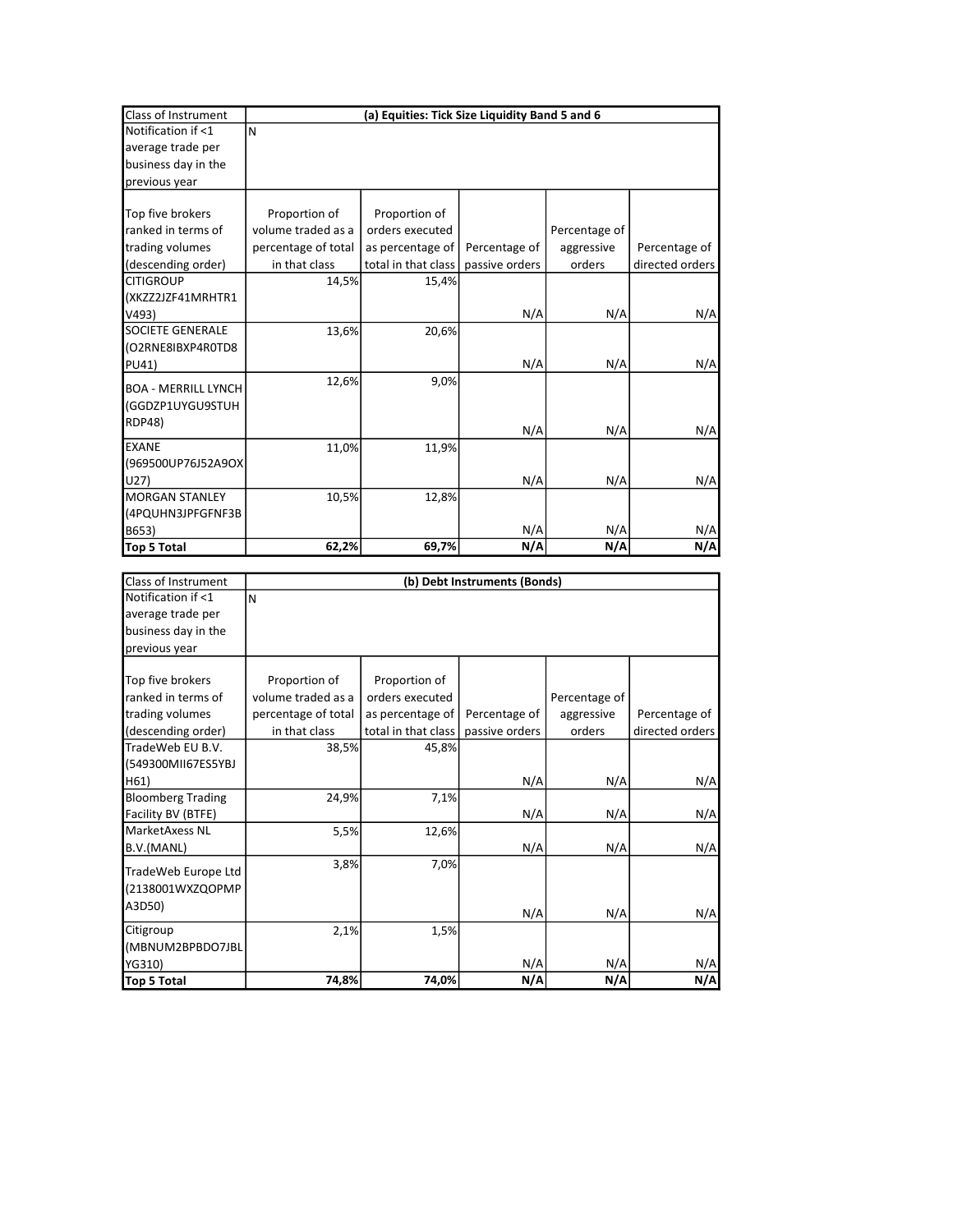| Class of Instrument                                      | (b) Debt Instruments (Money markets instruments) |                                  |                |               |                 |
|----------------------------------------------------------|--------------------------------------------------|----------------------------------|----------------|---------------|-----------------|
| Notification if <1                                       | ΙN                                               |                                  |                |               |                 |
| average trade per                                        |                                                  |                                  |                |               |                 |
| business day in the                                      |                                                  |                                  |                |               |                 |
| previous year                                            |                                                  |                                  |                |               |                 |
| Top five brokers<br>ranked in terms of                   | Proportion of<br>volume traded as a              | Proportion of<br>orders executed |                | Percentage of |                 |
| trading volumes                                          | percentage of total                              | as percentage of                 | Percentage of  | aggressive    | Percentage of   |
| (descending order)                                       | in that class                                    | total in that class              | passive orders | orders        | directed orders |
| <b>MORGAN STANLEY (54</b>                                | 63,5%                                            | 5,3%                             | N/A            | N/A           | N/A             |
| <b>BOA - MERRILL LYNCH</b><br>(EQYXK86SF381Q21S3)<br>020 | 27,0%                                            | 17,7%                            | N/A            | N/A           | N/A             |
| <b>NOMURA</b>                                            | 2,8%                                             | 4,5%                             |                |               |                 |
| (DGQCSV2PHVF7I274<br>3539)                               |                                                  |                                  | N/A            | N/A           | N/A             |
| TradeWeb EU B.V.<br>(2138001WXZQOPMP                     | 1,5%                                             | 30,2%                            |                |               |                 |
| A3D50)                                                   |                                                  |                                  | N/A            | N/A           | N/A             |
| <b>JP MORGAN CHASE</b>                                   | 1,4%                                             | 14,3%                            |                |               |                 |
| (549300ZK53CNGEEI6                                       |                                                  |                                  |                |               |                 |
| A29)                                                     |                                                  |                                  | N/A            | N/A           | N/A             |
| <b>Top 5 Total</b>                                       | 96,2%                                            | 72,0%                            | N/A            | N/A           | N/A             |

| Class of Instrument        | (c) Interest rates derivatives |                     |                |               |                 |
|----------------------------|--------------------------------|---------------------|----------------|---------------|-----------------|
| Notification if <1         | N                              |                     |                |               |                 |
| average trade per          |                                |                     |                |               |                 |
| business day in the        |                                |                     |                |               |                 |
| previous year              |                                |                     |                |               |                 |
|                            |                                |                     |                |               |                 |
| Top five brokers           | Proportion of                  | Proportion of       |                |               |                 |
| ranked in terms of         | volume traded as a             | orders executed     |                | Percentage of |                 |
| trading volumes            | percentage of total            | as percentage of    | Percentage of  | aggressive    | Percentage of   |
| (descending order)         | in that class                  | total in that class | passive orders | orders        | directed orders |
| <b>SOCIETE GENERALE</b>    | 17,9%                          | 26,5%               |                |               |                 |
| (O2RNE8IBXP4R0TD8          |                                |                     |                |               |                 |
| <b>PU41)</b>               |                                |                     | N/A            | N/A           | N/A             |
| <b>BNP PARIBAS</b>         | 16,8%                          | 6,9%                |                |               |                 |
| (DGQCSV2PHVF7I274          |                                |                     |                |               |                 |
| 3539)                      |                                |                     | N/A            | N/A           | N/A             |
| <b>CREDIT AGRICOLE</b>     | 16,0%                          | 17,5%               |                |               |                 |
| <b>GROUP</b>               |                                |                     |                |               |                 |
| (2138007P96W5GXQC          |                                |                     |                |               |                 |
| JL28)                      |                                |                     | N/A            | N/A           | N/A             |
| <b>UBS</b>                 | 14,9%                          | 10,2%               |                |               |                 |
| (5299007QVIQ7IO64N         |                                |                     |                |               |                 |
| X37)                       |                                |                     | N/A            | N/A           | N/A             |
| <b>BOA - MERRILL LYNCH</b> | 9,4%                           | 3,6%                | N/A            | N/A           | N/A             |
| <b>Top 5 Total</b>         | 74,8%                          | 64,8%               | N/A            | N/A           | N/A             |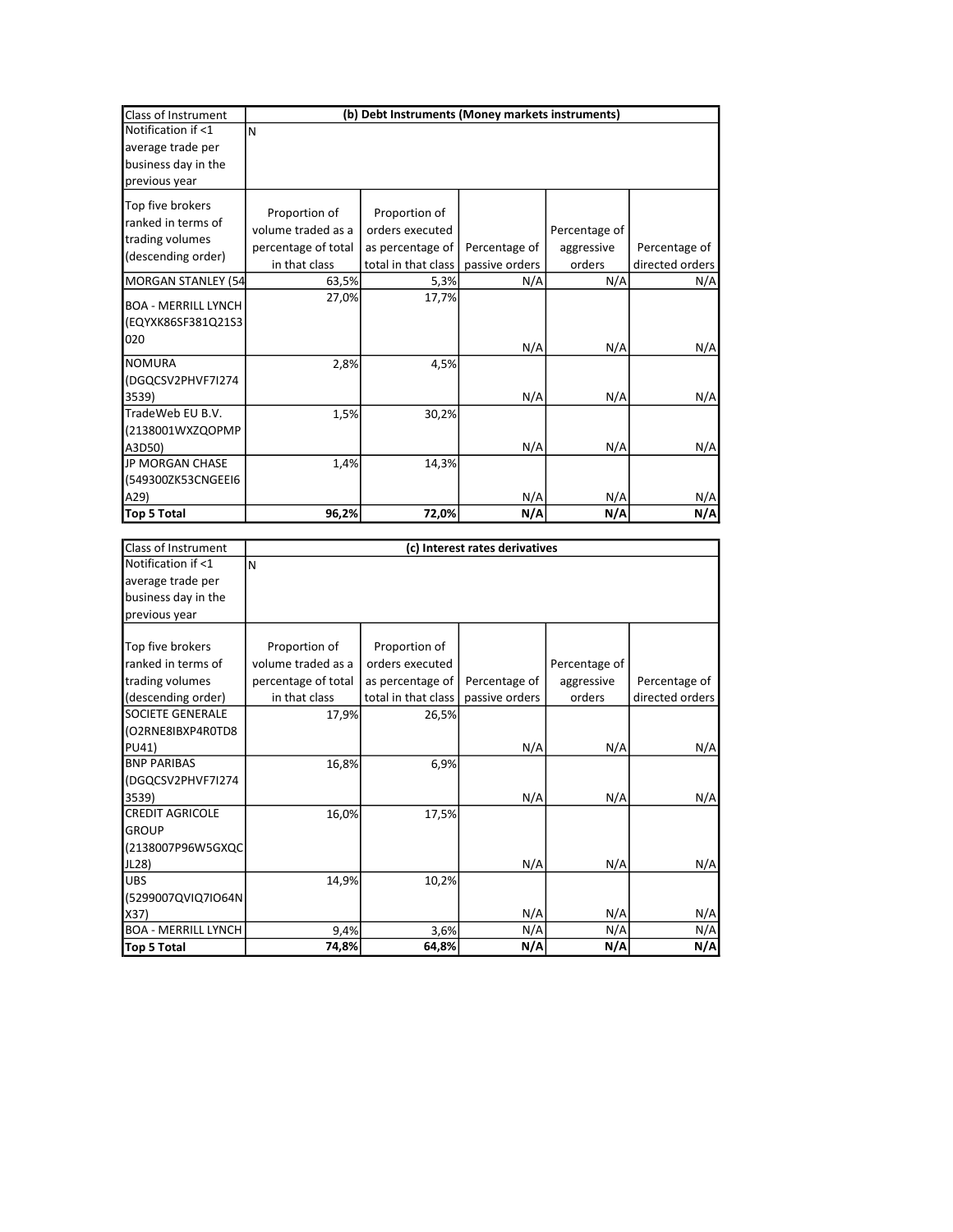| Class of Instrument         | (e) Currency derivatives |                     |                |               |                 |
|-----------------------------|--------------------------|---------------------|----------------|---------------|-----------------|
| Notification if <1          | N                        |                     |                |               |                 |
| average trade per           |                          |                     |                |               |                 |
| business day in the         |                          |                     |                |               |                 |
| previous year               |                          |                     |                |               |                 |
|                             |                          |                     |                |               |                 |
| Top five brokers            | Proportion of            | Proportion of       |                |               |                 |
| ranked in terms of          | volume traded as a       | orders executed     |                | Percentage of |                 |
| trading volumes             | percentage of total      | as percentage of    | Percentage of  | aggressive    | Percentage of   |
| (descending order)          | in that class            | total in that class | passive orders | orders        | directed orders |
| <b>Financial &amp; Risk</b> | 93,6%                    | 94,4%               |                |               |                 |
| <b>Transaction Services</b> |                          |                     |                |               |                 |
| Ireland Limited - FXall     |                          |                     |                |               |                 |
| <b>RFQ</b>                  |                          |                     | N/A            | N/A           | N/A             |
| <b>MORGAN STANLEY</b>       | 1,7%                     | 0,7%                |                |               |                 |
| (54930056FHWP7GIW           |                          |                     |                |               |                 |
| YY08)                       |                          |                     | N/A            | N/A           | N/A             |
| <b>CREDIT AGRICOLE</b>      | 1,0%                     | 1,8%                |                |               |                 |
| <b>GROUP</b>                |                          |                     |                |               |                 |
| (1VUV7VQFKUOQSJ21           |                          |                     |                |               |                 |
| A208)                       |                          |                     | N/A            | N/A           | N/A             |
| JP MORGAN CHASE             | 0,6%                     | 0,6%                |                |               |                 |
| (549300ZK53CNGEEI6          |                          |                     |                |               |                 |
| A29                         |                          |                     | N/A            | N/A           | N/A             |
| <b>GOLDMAN SACHS</b>        | 0,5%                     | 0,1%                |                |               |                 |
| (8IBZUGJ7JPLH368JE3         |                          |                     |                |               |                 |
| 46)                         |                          |                     | N/A            | N/A           | N/A             |
| <b>Top 5 Total</b>          | 97,4%                    | 97,6%               | N/A            | N/A           | N/A             |
|                             |                          |                     |                |               |                 |
| Class of Instrument         | (g) Equity Derivatives   |                     |                |               |                 |
| Notification if <1          | N                        |                     |                |               |                 |
| average trade per           |                          |                     |                |               |                 |
| business day in the         |                          |                     |                |               |                 |
| previous year               |                          |                     |                |               |                 |
|                             |                          |                     |                |               |                 |
| Top five brokers            | Proportion of            | Proportion of       |                |               |                 |
| ranked in terms of          | volume traded as a       | orders executed     |                | Percentage of |                 |
| trading volumes             | percentage of total      | as percentage of    | Percentage of  | aggressive    | Percentage of   |
| (descending order)          | in that class            | total in that class | passive orders | orders        | directed orders |
| <b>Bloomberg Trading</b>    | 24,2%                    | 4,2%                | N/I            | N/I           | A1/A            |
|                             |                          |                     |                |               |                 |

| Class of Instrument        | (g) Equity Derivatives |                     |                |               |                 |
|----------------------------|------------------------|---------------------|----------------|---------------|-----------------|
| Notification if <1         | N                      |                     |                |               |                 |
| average trade per          |                        |                     |                |               |                 |
| business day in the        |                        |                     |                |               |                 |
| previous year              |                        |                     |                |               |                 |
|                            |                        |                     |                |               |                 |
| Top five brokers           | Proportion of          | Proportion of       |                |               |                 |
| ranked in terms of         | volume traded as a     | orders executed     |                | Percentage of |                 |
| trading volumes            | percentage of total    | as percentage of    | Percentage of  | aggressive    | Percentage of   |
| (descending order)         | in that class          | total in that class | passive orders | orders        | directed orders |
| <b>Bloomberg Trading</b>   | 24,2%                  | 4,2%                |                |               |                 |
| Facility BV (BTFE)         |                        |                     | N/A            | N/A           | N/A             |
| <b>BOA - MERRILL LYNCH</b> | 15,4%                  | 2,3%                |                |               |                 |
| (549300FHOWJAPEHTI         |                        |                     |                |               |                 |
| Q77)                       |                        |                     |                |               |                 |
|                            |                        |                     | N/A            | N/A           | N/A             |
| <b>CREDIT AGRICOLE</b>     | 13,9%                  | 18,9%               |                |               |                 |
| <b>GROUP</b>               |                        |                     |                |               |                 |
| (2138007P96W5GXQC          |                        |                     |                |               |                 |
| JL28)                      |                        |                     | N/A            | N/A           | N/A             |
| <b>SOCIETE GENERALE</b>    | 9,0%                   | 13,9%               |                |               |                 |
| (O2RNE8IBXP4R0TD8          |                        |                     |                |               |                 |
| PU41)                      |                        |                     | N/A            | N/A           | N/A             |
| <b>JP MORGAN CHASE</b>     | 7,7%                   | 2,0%                |                |               |                 |
| (549300ZK53CNGEEI6         |                        |                     |                |               |                 |
| A29                        |                        |                     | N/A            | N/A           | N/A             |
| <b>Top 5 Total</b>         | 70,1%                  | 41,3%               | N/A            | N/A           | N/A             |